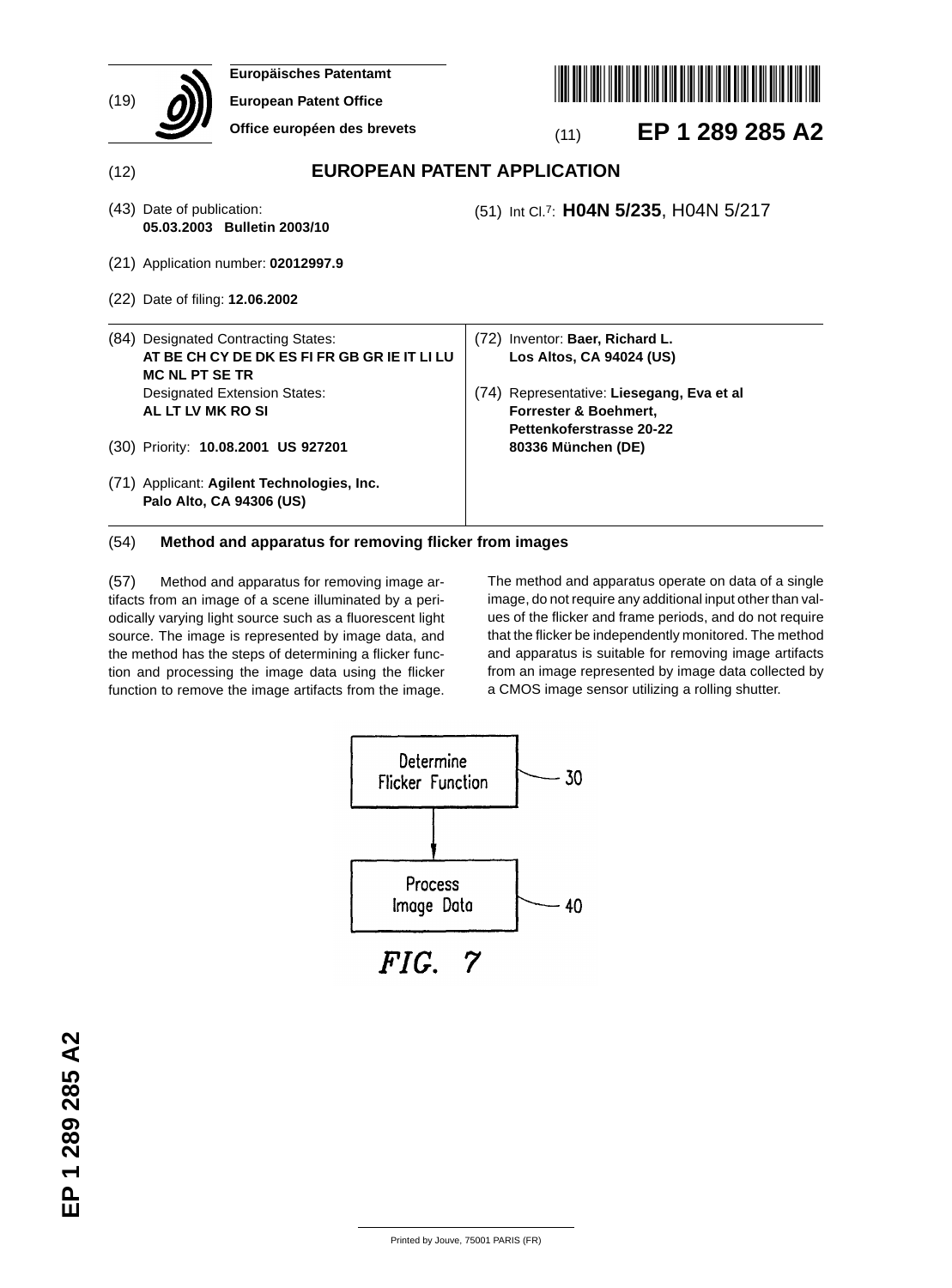#### **Description**

#### **BACKGROUND OF THE INVENTION**

5 Technical Field of the Invention

> **[0001]** The present invention relates generally to the image processing field; and, more particularly, to a method and apparatus for removing image artifacts from images that are produced by a periodically varying light source.

#### 10 Description of Related Art

**[0002]** In a CMOS (Complementary Metal Oxide Semiconductor) active-pixel image sensor, a rolling shutter is commonly used to provide exposure control. A rolling shutter may be implemented by sequentially resetting each row of sensors in an image sensor array and sequentially reading the values of each row at a later time. The exposure period

15 is equal to the interval between reset and read out, and the frame period is the time required to read the values of every row in the array.

**[0003]** Fig. 1 is a diagram that schematically illustrates the operation of a rolling shutter to assist in providing a clear understanding of the present invention. Consider an image data array having 100 rows (for clarity, only 9 rows are illustrated in Fig. 1). Assume that the time required to read out a single row, i.e., the row period, is T; and that the

- 20 exposure period, illustrated by arrow 10 in Fig. 1, is set to n  $*$  T. The exposure of row 1 will begin at time  $t = 0$ , and the row will be read out at time  $t = n * T$ . The exposure of row 2 will begin at time  $t = T$ , and row 2 will be read out at time  $t = (n + 1) * T$ . Row 100 of the array will begin exposure at time  $t = 99 * T$ , and that row will be read out at time  $t = (n + 99) * T$ . **[0004]** One characteristic of a rolling shutter is that the exposure for each row occurs over a different time interval as is shown in Fig. 1. Accordingly, if the illumination of a scene varies with time, the brightness of the captured image
- 25 will vary from row to row. If the period of the variation in the illumination level of the scene is longer than the integration period of the rolling shutter and shorter than the frame period, the variation will result in the appearance of image artifacts in the form of horizontal bands in the image. The number of bands in the image will be equal to a flicker period divided by the frame period.
- 30 **[0005]** These variations in the illumination level of a light source over time are known as "flicker", and the horizontal bands in the image are referred to as image artifacts or as a "flicker pattern". Fluorescent lamps, for example, have very strong flicker. The phosphors in the lamp are excited at each peak of the power line frequency and decay between peaks. The light pulses that are produced have a flicker frequency that is twice that of the AC power line. Incandescent bulbs do not exhibit flicker because the thermal masses of their filaments are sufficiently large to prevent the filaments from cooling significantly between AC peaks.
- 35 **[0006]** The effect of flicker on the output of a CMOS image sensor is illustrated in the schematic image 14 of Fig. 2 in which the periodic horizontal bars 16 are quite apparent and significantly detract from the overall quality of the image. **[0007]** The number of horizontal bars in an image such as shown in Fig. 2 is equal to the ratio of the frame period to the flicker period. The amplitude of the horizontal bars depends on characteristics of the particular light source and on the integration period of the rolling shutter of the CMOS image sensor.
- $40$ **[0008]** Several methods have been devised to remove frame-to-frame flicker. For example, U.S. Patent No. 5,793,886 discloses a method in which the histograms of different image frames are compared so that the variation in the mean illumination level as a function of time can be removed. The method described, however, does not apply to a situation wherein only a single image frame is available and wherein the flicker is manifested as a series of horizontal bands in the resulting image.
- 45 **[0009]** In other known methods to remove frame-to-frame flicker, the light level of the illuminant is monitored during the frame exposure. For example, in the method described in U.S. Patent No. 6,208,433; a separate sensor is used to monitor the fluctuations of the illuminant; and the output of this sensor is used to correct the image. In U.S. Patent No. 5,960,153, a linear image sensor is used to both capture the image and to measure the illuminant variation. The illuminant variation is used to control the exposure timing so that flicker does not appear in the final image.
- 50 **[0010]** In yet another known method, flicker is avoided by restricting the exposure period to integer multiples of the flicker period. Under such circumstances, each row integrates light over an integer number of complete cycles of the illuminant's fluctuation. As a result, the integrated light level is caused to be the same for each row, and bands are prevented from appearing in the image. A disadvantage of this method is that the exposure period cannot be reduced below the flicker period. If the illuminant is very bright, and the exposure period cannot be reduced; the resulting image
- 55 will be overexposed. Such a problem may occur when a scene is illuminated with bright fluorescent lights or when the camera is pointed directly at a fluorescent light.

**[0011]** In general, known methods for removing frame-to-frame flicker from an image require several successive image frames for processing, require that the flicker be independently monitored, or require additional inputs. Accord-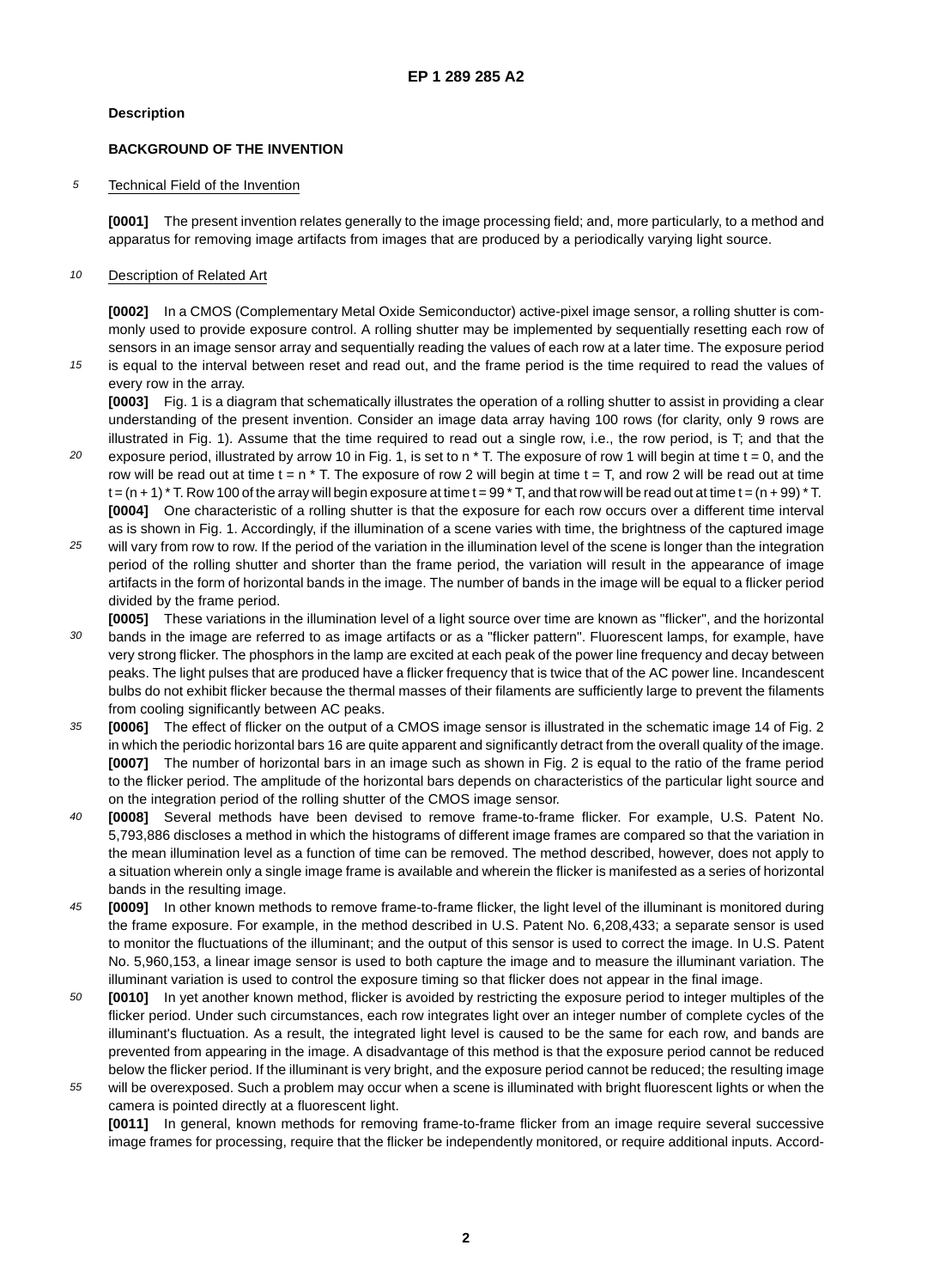#### **EP 1 289 285 A2**

ingly, known methods for removing flicker are not fully satisfactory. What is needed is a method and apparatus for removing flicker produced by a periodically varying light source that operates on a single image, that does not require any additional input, other than values of the flicker and frame periods, and that does not require that the flicker be independently monitored. What is also needed is a method and apparatus that can be effectively used to capture images with greatly reduced flicker even under very bright fluorescent illumination.

5

15

#### **SUMMARY OF THE INVENTION**

10 **[0012]** The present invention provides a method and apparatus for removing image artifacts from an image produced by a periodically varying light source, such as a fluorescent light source. A method according to the invention provides for removing image artifacts from an image represented by image data. In the method, a flicker function is determined; and the image data is processed using the flicker function to remove the image artifacts.

**[0013]** In the course of the present invention, it has been discovered that image artifacts can be removed from or greatly reduced in an image by processing the image data with a flicker function that models light emission of the light source that illuminates a scene being imaged. The invention is particularly suitable for removing image artifacts from images represented by image data collected from a CMOS image sensor utilizing a rolling shutter.

**[0014]** According to an embodiment of the present invention, the image data representing the image comprises an image data array comprised of a plurality of rows of image data, and the step of processing the image data comprises dividing the image data by the flicker function on a row-by-row basis.

- 20 **[0015]** Determining the flicker function of the image data involves determining values of parameters associated with an a priori flicker model. In particular, to determine the flicker function, the flicker frequency, flicker amplitude and flicker phase of the light source are determined. According to an embodiment of the invention, the flicker frequency, flicker amplitude and flicker phase are determined by summing the pixels along every row of the image data array to create a column vector, determining the flicker frequency from the product of the frame period and the AC line frequency in
- 25 cycles per image frame, and determining the flicker amplitude and phase by minimizing flicker energy in a corrected column vector.

**[0016]** More particularly, the flicker amplitude and phase are determined, according to a further embodiment of the invention, by making an initial estimate of the flicker amplitude and phase, computing a corrected column vector by dividing the created column vector by a flicker function computed from the determined flicker frequency and the esti-

- 30 mated flicker amplitude and phase, and calculating the flicker energy in the corrected column vector. It is then determined if the flicker energy can be further reduced. If not, the estimated flicker amplitude and phase are used to determine the flicker function. If yes, the estimates of the flicker amplitude and phase are improved, a further corrected column vector is computed, and the flicker energy is calculated using the further corrected column vector. The procedure is repeated until the flicker energy cannot be further reduced.
- 35 **[0017]** Once the flicker energy has been minimized, the flicker can be removed from the image data by dividing the image data by the determined flicker function.

**[0018]** The method of the present invention has the advantage of being effective in removing flicker produced by any periodically varying light source such as a fluorescent light source. Any exposure period can be used with the method of the invention; and, as a result, the method can be used to capture images with greatly reduced flicker under

- $40$ even bright fluorescent illumination. The present invention provides a method and apparatus for removing image artifacts from images that operate on a single image, that do not require any additional input other than values of the flicker and frame periods, and that do not require that the flicker be independently monitored. Furthermore, the invention provides embodiments with other features and advantages in addition to or in lieu of those described above. Many of these features and advantages are apparent hereinafter in conjunction with the following drawings and detailed de-
- 45 scription of exemplary embodiments of the invention.

#### **BRIEF DESCRIPTION OF THE DRAWINGS**

### **[0019]**

50

55

Fig. 1 is a diagram that schematically illustrates the operation of a rolling shutter to assist in providing a clear understanding of the present invention;

Fig. 2 is a schematic image that illustrates the effect of flicker on the output of a CMOS image sensor utilizing a rolling shutter;

Fig. 3 is a graph that illustrates the emission characteristics of a fluorescent tube;

Fig. 4 is a graph that illustrates a flicker correction according to an embodiment of the present invention;

Figs. 5 and 6 are images that demonstrate the effectiveness of a method and apparatus according to an embodiment of the present invention. Fig. 5 is an image of raw data from a single color plane of a CMOS image sensor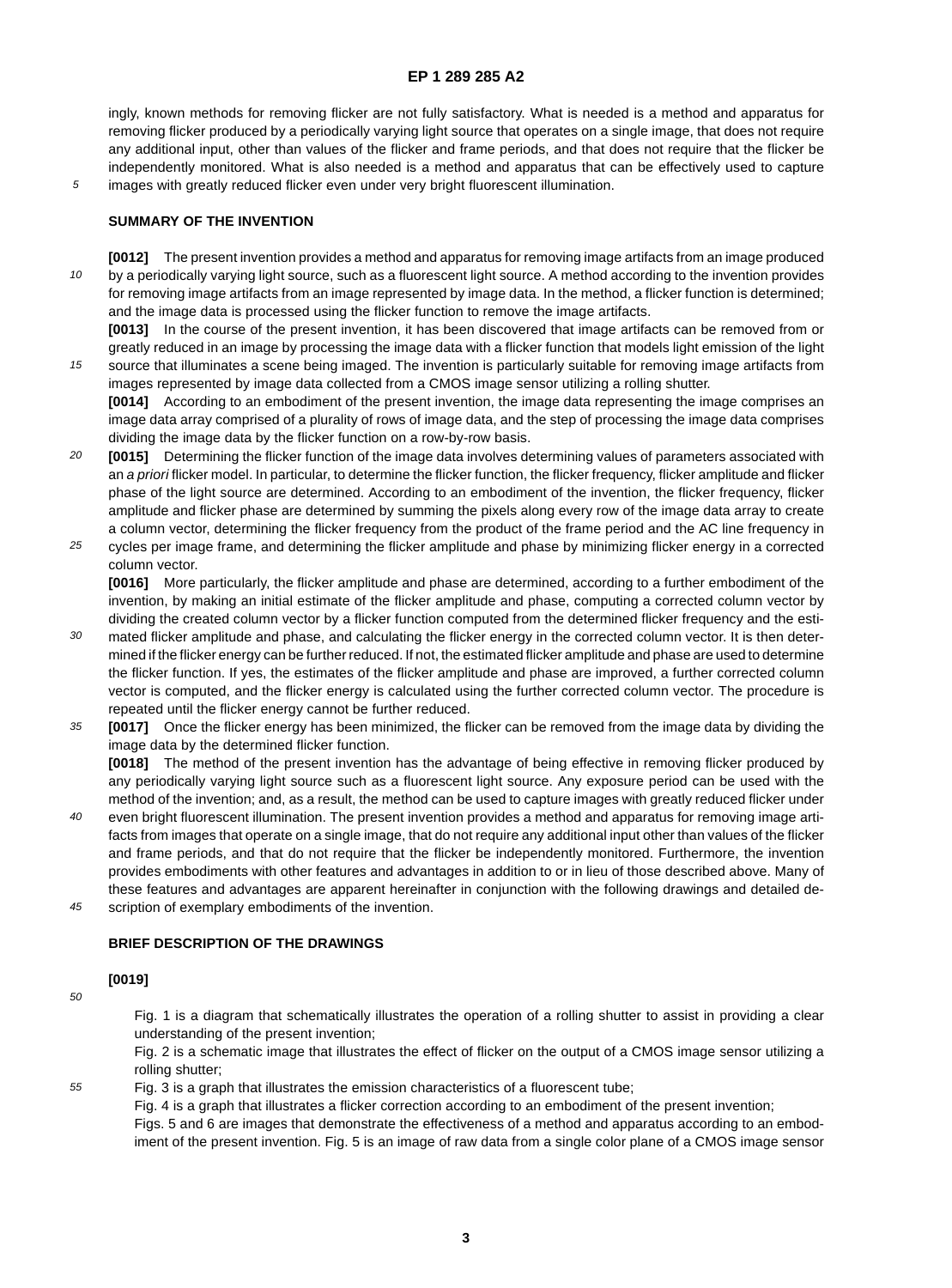utilizing a rolling shutter, and Fig. 6 is an image achieved as a result of applying a flicker correction according to an embodiment of the present invention;

Fig. 7 is a flow chart illustrating steps of a method for removing image artifacts from an image according to an embodiment of the present invention;

5 Fig. 8A is a flow chart illustrating the step of determining flicker function in Fig. 7 in greater detail, according to another embodiment of the present invention;

Fig. 8B is a flow chart illustrating the step of determining flicker phase and amplitude in Fig. 8A in greater detail, according to another embodiment of the present invention; and

Fig. 9 schematically illustrates an apparatus for removing image artifacts from an image according to another embodiment of the present invention.

#### **DETAILED DESCRIPTION OF THE EXEMPLARY EMBODIMENTS OF THE INVENTION**

- 15 **[0020]** In a CMOS image sensor operating in a rolling shutter mode, the exposure interval of an image data array varies from row to row in the array as shown in Fig. 1 (although within a particular row, all pixels are exposed over the same interval). If the intensity of the light source illuminating a scene being imaged varies over time, row-to-row light intensity variations may result in the image data. If the row interval is fixed and the intensity of the light source varies periodically with time, the intensity variations will appear as image artifacts in the form of periodic horizontal bars in an image created from the image data.
- 20 **[0021]** If the integration period is made equal to an integer multiple of the flicker period, the amplitude of the horizontal bars will be zero. An a priori determination of the amplitude of the bars is generally not possible, however, because the characteristics of the light source are not known. In addition, the vertical alignment of the horizontal bar pattern with respect to the image is dependent on the phase of the light flicker at the beginning of the exposure interval; however, similar to the amplitude, the phase also cannot be determined in advance.
- 25 **[0022]** The flickering of a fluorescent light is caused by the alternation of the power supply of the light. A fluorescent tube contains a filament that emits electrons into a cloud of mercury vapor atoms. The vapor atoms become excited and emit ultraviolet (UV) light. When the UV light strikes the envelope of the fluorescent tube, the UV light excites phosphors on the inside surface of the tube. The phosphors then fluoresce and emit white light.
- 30 **[0023]** The emission of electrons is maximized at the peaks of the drive voltage of the power source. Since there are two peaks per cycle, the flicker frequency becomes twice the drive voltage frequency. Accordingly, a fluorescent tube that is powered by a 60Hz electrical system will flicker at 120Hz.

**[0024]** The function  $(1 + \alpha \sin^2(\omega t + \Phi))$  can be used to model the emission of a fluorescent tube. In this expression,  $\alpha$  is the flicker amplitude,  $\omega$  is the flicker frequency, and  $\Phi$  is the flicker phase. The flicker function can also be expressed in terms of the row number of the rows in an image array as follows:

35

10

$$
f(j) = 1 + \alpha \sin^2(j\omega T_f / N + \Phi)
$$

 $40$ In this expression,  $T_f$  is the frame period, and N is the number of lines per frame. The actual emission of a fluorescent tube has a more complicated time variation as illustrated by the curve 20 in Fig. 3 which is a graph in which the x-axis represents a time sample and the y-axis represents illumination. This function decays slowly because of the characteristics of the phosphors and the filament in the fluorescent tube. Accordingly, a more complicated flicker function than given in Equation (1) above could be created, if desired, to better match the curve.

45 **[0025]** According to an embodiment of the present invention, the image artifacts are removed from an image by dividing the image data representing the image by the flicker function on a row-by-row basis. If the image is represented by the two-dimensional data array I[i, j], the operation of removing the image artifacts is described by:

$$
I'[l, j] = I[i, j] / f(j).
$$

50

55

**[0026]** The flicker function, according to an embodiment of the invention, is determined by determining the flicker frequency, flicker amplitude and flicker phase of the of the illuminating light source. The flicker frequency, flicker amplitude and flicker phase are determined, according to an embodiment of the invention, by summing pixels along every row of the digital image to create a column vector, determining the flicker frequency from the product of the frame period and the AC line frequency in cycles per image frame, and determining the flicker amplitude and phase by

minimizing flicker energy in a corrected column vector. **[0027]** More particularly, to create a column vector, all of the columns of the image data array are added together to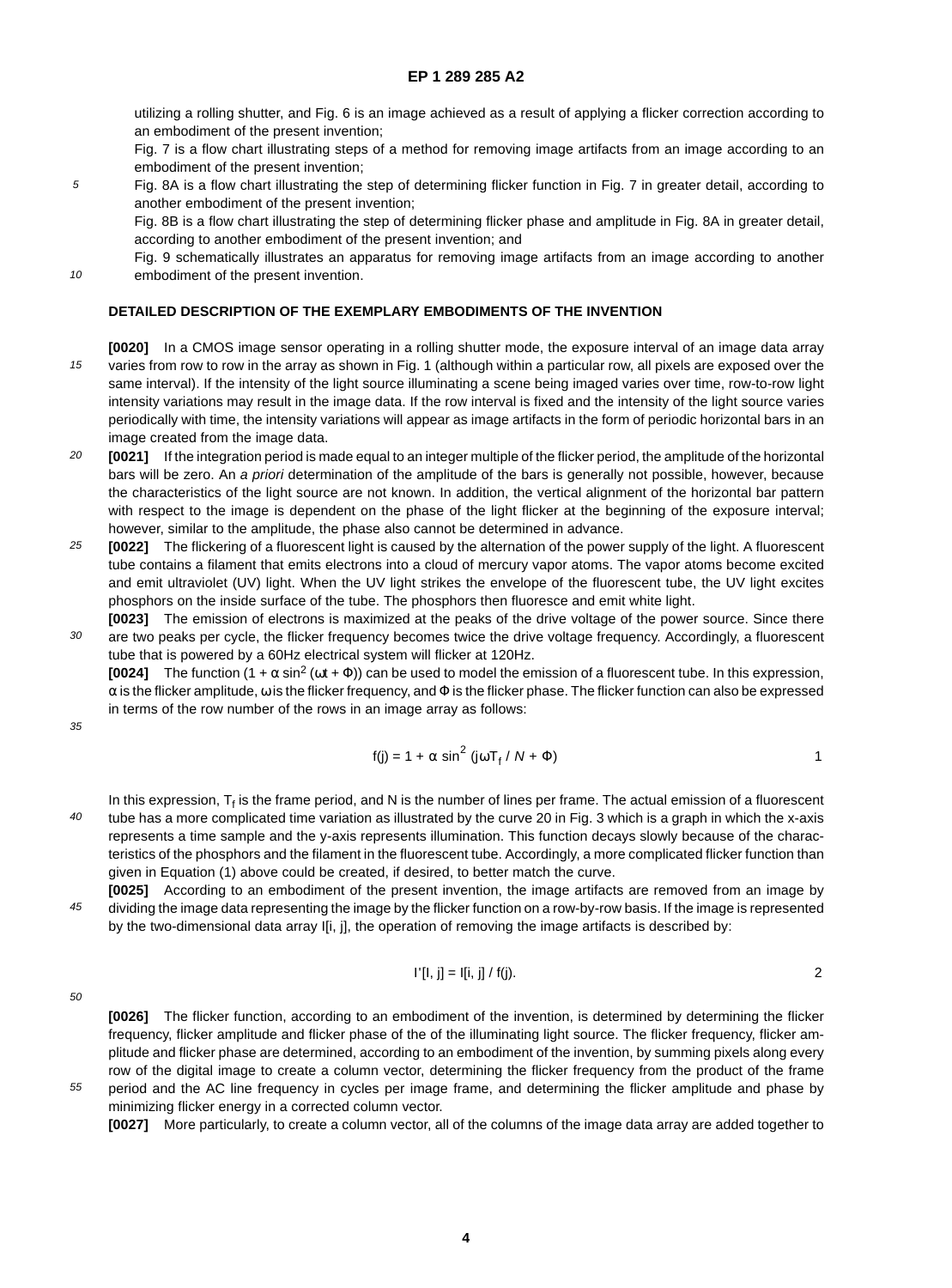produce a column average. This operation collapses the two-dimensional image data array into a one-dimensional vector. The operation can be described by the following equation:

5

$$
C[j] = \frac{1}{M} \sum_{i} I[i, j]
$$

10 In this equation, M is the number of columns in the image data.

**[0028]** To minimize the flicker energy in a corrected column vector in order to determine the flicker amplitude and phase, an initial estimate is first made of the flicker amplitude and phase. A corrected column vector is then computed by dividing the created column vector by a flicker function calculated from the determined flicker frequency and the estimated flicker amplitude and phase. The flicker energy is then calculated in the corrected column vector, and a determination is made whether the flicker energy can be reduced any further. If not, the estimated flicker amplitude and phase are used to determine the flicker function. If yes, an improved estimate of the flicker amplitude and phase are made, and the process is repeated until the flicker energy cannot be reduced any further.

**[0029]** The flicker energy in the corrected column vector is determined by computing the sine and cosine transforms of C[j] / f(j). The energy is the square root of the square of the two terms, normalized by the mean value of the image data.

 $20$ 

15

25

$$
Xc = \sum_{i} A(j) \cos(j\omega T_f / N) C[j]/f(j)
$$
 5

30

50

**[0030]** In equations (4) and (5), A(j) is an apodization function that is used to prevent discontinuities at the edges of the image frame from contributing to the energy value. Examples of such functions include the Hanning and Hamming functions.

35 **[0031]** The flicker energy is:

$$
E_f = \sqrt{Xs + Xc}/\langle C \rangle
$$

 $\boldsymbol{4}$ 

 $40$ In equation (6), the image data mean has been determined from the column averages.

 $X_s = \sum_i A(j) \sin (j\omega T_f/N) C[j]/f(j)$ 

**[0032]** The surface defined by the variation of the flicker energy as a function of amplitude and phase is plotted in Fig. 4 in which the x-axis represents magnitude and the y-axis represents phase. As illustrated in Fig. 4, the function is smooth with a well-defined, unique minimum.

45 **[0033]** Once the flicker energy has been minimized, image artifacts can be removed from the entire image by dividing the image data by the determined flicker function, using the calculated values of flicker frequency and the values of flicker phase and amplitude that result from the minimization. **[0034]** Figs. 5 and 6 are images that demonstrate the effectiveness of the method according to an embodiment of

the present invention. The image of Fig. 5 consists of raw data from a single color plane of a CMOS image sensor, i. e, an original image. The image of Fig. 6 is the result of applying the flicker correction according to an embodiment of the present invention, i.e., a flicker corrected image. As is apparent from examining Figs. 5 and 6, the horizontal lines

55 present in the image of Fig. 5 have been eliminated in the image of Fig. 6. **[0035]** Fig. 7 is a flow chart that generally illustrates a method for removing image artifacts from an image of a scene according to an embodiment of the invention. As shown in Fig. 7, the method comprises determining a flicker function that models light emission of a light source that illuminates the scene in step 30; and, thereafter, processing the image data that represents the image of the scene using the flicker function in step 40.

**[0036]** Figs. 8A is a flow chart that illustrates the step of determining the flicker function in Fig. 7 in greater detail according to another embodiment of the invention. In particular, as discussed previously, to determine the flicker function of a light source that illuminates a scene being imaged, the flicker frequency, the flicker amplitude and the flicker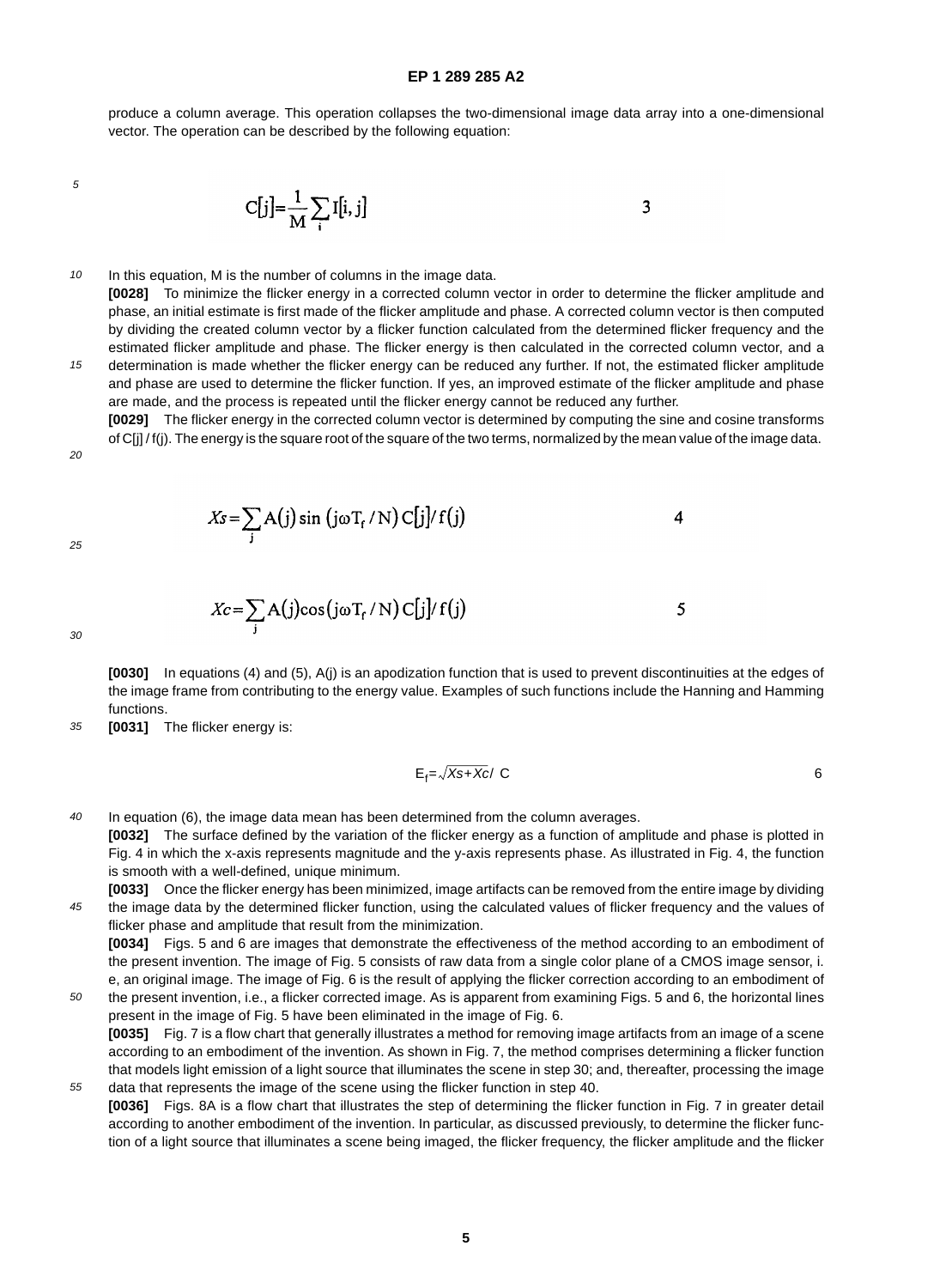#### **EP 1 289 285 A2**

phase of the light source are determined. This is accomplished as disclosed in Fig. 8A by first summing the pixels of the image array along every row of the image array to create a column vector as illustrated in step 50. The flicker frequency is determined from the product of the frame period and the AC line frequency in cycles per image frame as shown in step 60. The flicker phase and the flicker amplitude are determined by minimizing flicker energy in a corrected

- 5 column vector as shown in step 70. **[0037]** The step of determining flicker phase and amplitude shown in Fig. 8A is described in greater detail in Fig. 8B. Specifically, an initial estimate of the flicker amplitude and phase is made as shown in step 72. Thereafter, a corrected column vector is computed by dividing the column vector created in step 50 of Fig. 8A by an estimated flicker function in step 74. The estimated flicker function is computed using the flicker frequency determined in step 60 of Fig. 8A and
- 10 the flicker amplitude and flicker phase estimated in step 72 of Fig. 8B. The flicker energy in the corrected column vector is then calculated in step 76, and a determination is made whether the flicker energy can be further reduced in step 78. If no, the initial estimate of flicker amplitude and phase made in step 72 is used to determine the flicker function. If yes, an improved estimate of the flicker amplitude and phase is made in step 80, a further corrected column vector is computed in step 74, and a new flicker energy is calculated in step 76. The procedure is repeated until the flicker
- 15 energy cannot be reduced any further, i. e., a no determination is made in step 78. **[0038]** Fig. 9 schematically illustrates an apparatus for removing image artifacts from an image of a scene according to an embodiment of the present invention. The apparatus comprises an imaging device, such as a digital camera, generally designated by reference number 100. The imaging device includes optical system 102, represented by a lens in Fig. 9, for receiving light from a scene and for focussing the light on an image sensing unit 104, such as a CMOS
- $20$ image sensor. The image sensing unit converts the light pattern thereon into an array of voltage samples that are digitized by an analog-to-digital converter that may be included in the image sensing unit. **[0039]** A flicker function determiner 106, determines the flicker function of the light source from the digital image data by determining the flicker frequency, flicker amplitude and flicker phase of the light source as described previously; and an image data processor 108 processes the image data using the flicker function to remove image artifacts from
- 25 a resultant image of the scene.

**[0040]** While what has been described constitutes exemplary embodiments of the invention, it should be recognized that the invention can be varied in numerous ways without departing from the scope thereof. Accordingly, it should be understood that the invention should be limited only insofar as is required by the scope of the following claims.

#### 30

#### **Claims**

**1.** A method for removing or reducing image artifacts from an image of a scene illuminated by a light source, said image represented by image data, the method comprising:

35

determining a flicker function, and

processing said image data using said flicker function so as to remove or reduce image artifacts from said image.

- 40 **2.** The method according to claim 1, wherein said image data comprises an image data array comprised of a plurality of rows of image data, and wherein said processing step comprises dividing said image data by said flicker function on a row-by-row basis.
- 45 **3.** The method according to claim 1 or 2, wherein said flicker function is a function of flicker frequency, flicker amplitude and flicker phase of said light source.
	- **4.** The method according to claim 3, wherein said step of determining a flicker function includes determining the flicker frequency from a product of frame period and AC line frequency in cycles per image frame.
- 50 **5.** The method according to claim 4, wherein said step of determining a flicker function further includes summing pixels of said image data array along every row of said array to create a column vector, and further includes determining said flicker phase and said flicker amplitude by minimizing flicker energy in a corrected column vector.
- 55 **6.** The method according to claim 5, wherein said step of minimizing flicker energy in a corrected column vector comprises:

making an estimate of flicker amplitude and phase; computing a corrected column vector by dividing the created column vector by a flicker function calculated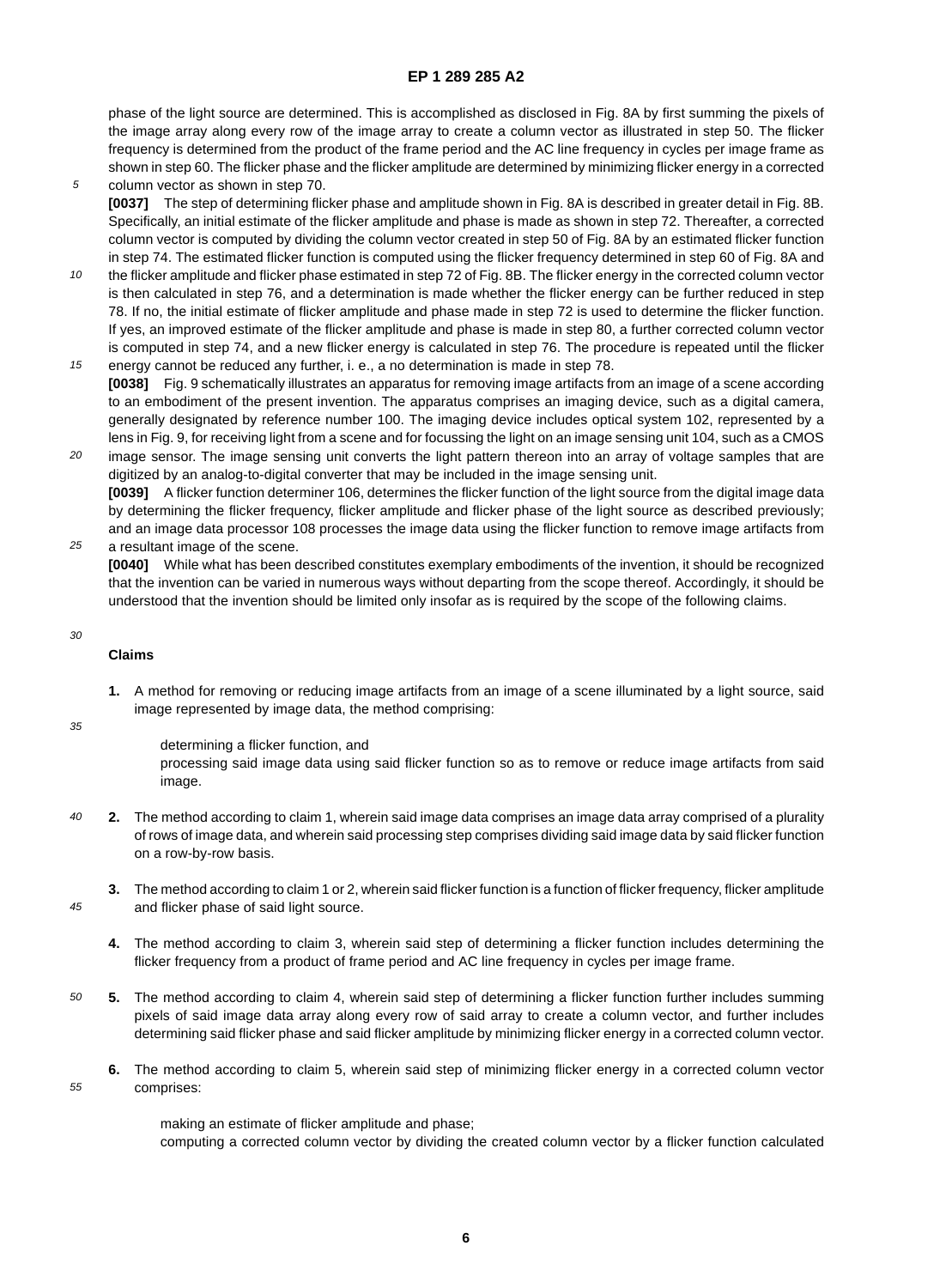## **EP 1 289 285 A2**

using the determined flicker frequency and the estimated flicker amplitude and phase;

calculating the flicker energy in the corrected column vector;

determining whether the flicker energy can be further reduced; and

- if the flicker energy cannot be further reduced, using the estimated flicker amplitude and phase to determine the flicker function, and, if the flicker energy can be further reduced, repeating the steps of making an estimate of flicker amplitude and phase, computing a corrected column vector and calculating the flicker energy until the flicker energy cannot be reduced any further.
- **7.** The method according to one of the preceding claims, wherein said light source comprises a periodically varying light source.
- **8.** The method according to claim 7, wherein said periodically varying light source comprises a fluorescent light source.
- 15 **9.** The method according to claim 8, wherein said flicker function, expressed in terms of row number of the rows of said image data array, is:

$$
f(j)=1+\alpha\,\sin^2\,(j\omega T_f/N+\Phi)
$$

 $20$ 

25

5

10

where  $\alpha$  is a flicker amplitude,  $\omega$  is flicker frequency,  $\Phi$  is flicker phase,  $T_f$  is frame period, and N is a number of rows per image frame.

- **10.** The method according to one of the preceding claims, wherein said image data is collected from a CMOS image sensor utilizing a rolling shutter to provide exposure control.
	- **11.** Apparatus for removing or reducing image artifacts from an image of a scene illuminated by a light source, comprising:
- 30 a unit for providing image data representing said scene; a flicker function determiner for determining a flicker function; and an image data processor that processes said image data using said flicker function to remove or reduce said image artifacts from said image.
- 35 **12.** The apparatus according to claim 11, wherein said image data comprises an image data array comprised of a plurality of rows of image data, and herein said image data processor processes said image data by dividing said image data by said flicker function on a row-by-row basis.
- $40$ **13.** The apparatus according to claim 11 or 12, wherein said flicker function is a function of flicker frequency, flicker amplitude and flicker phase of said light source, and wherein said flicker function determiner includes means for determining said flicker frequency, said flicker amplitude and said flicker phase.
	- **14.** The apparatus according to claims 11 to 13, wherein said light source comprises a fluorescent light source.

45

50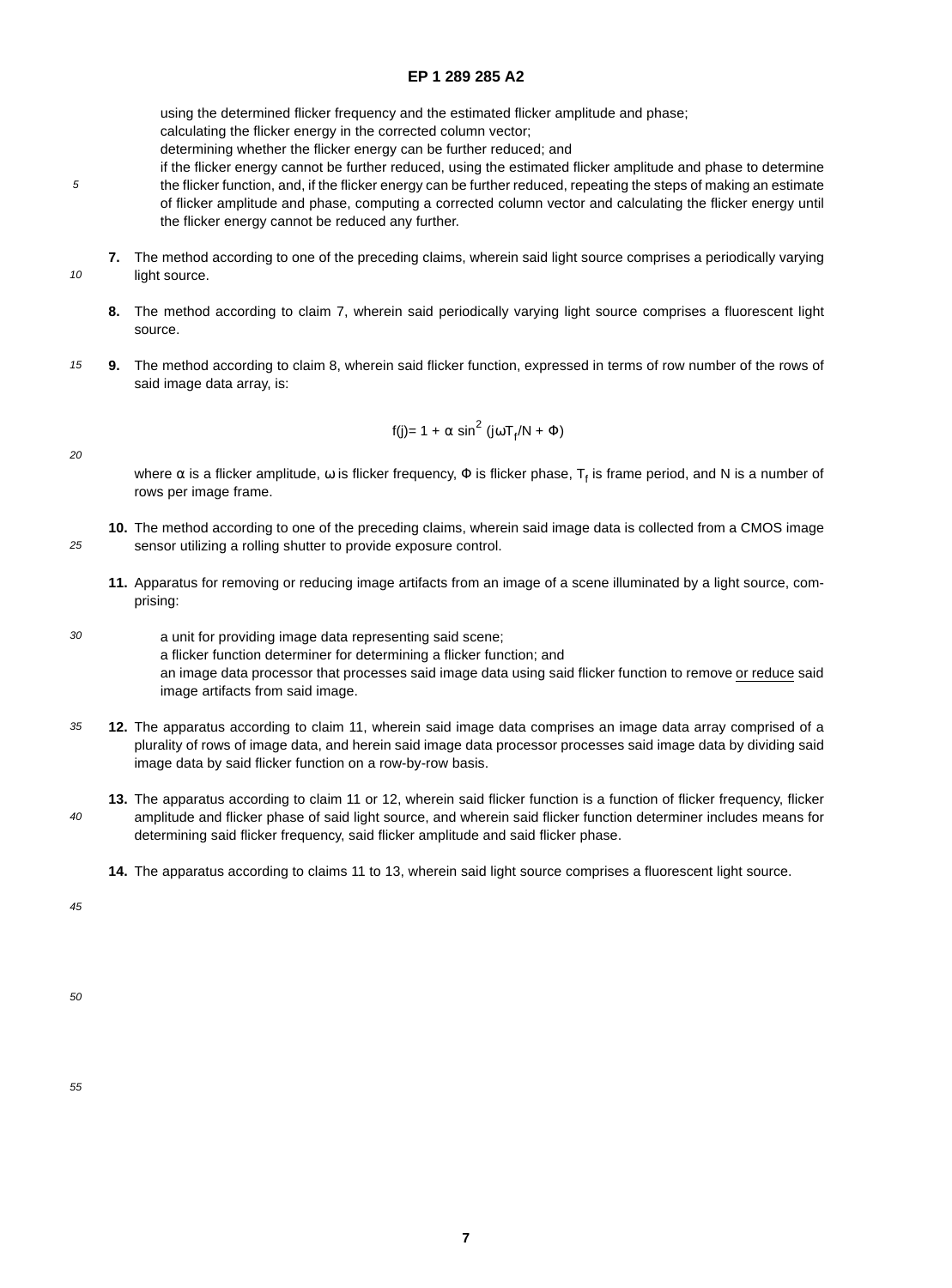

FIG. 2<br>(PRIOR ART)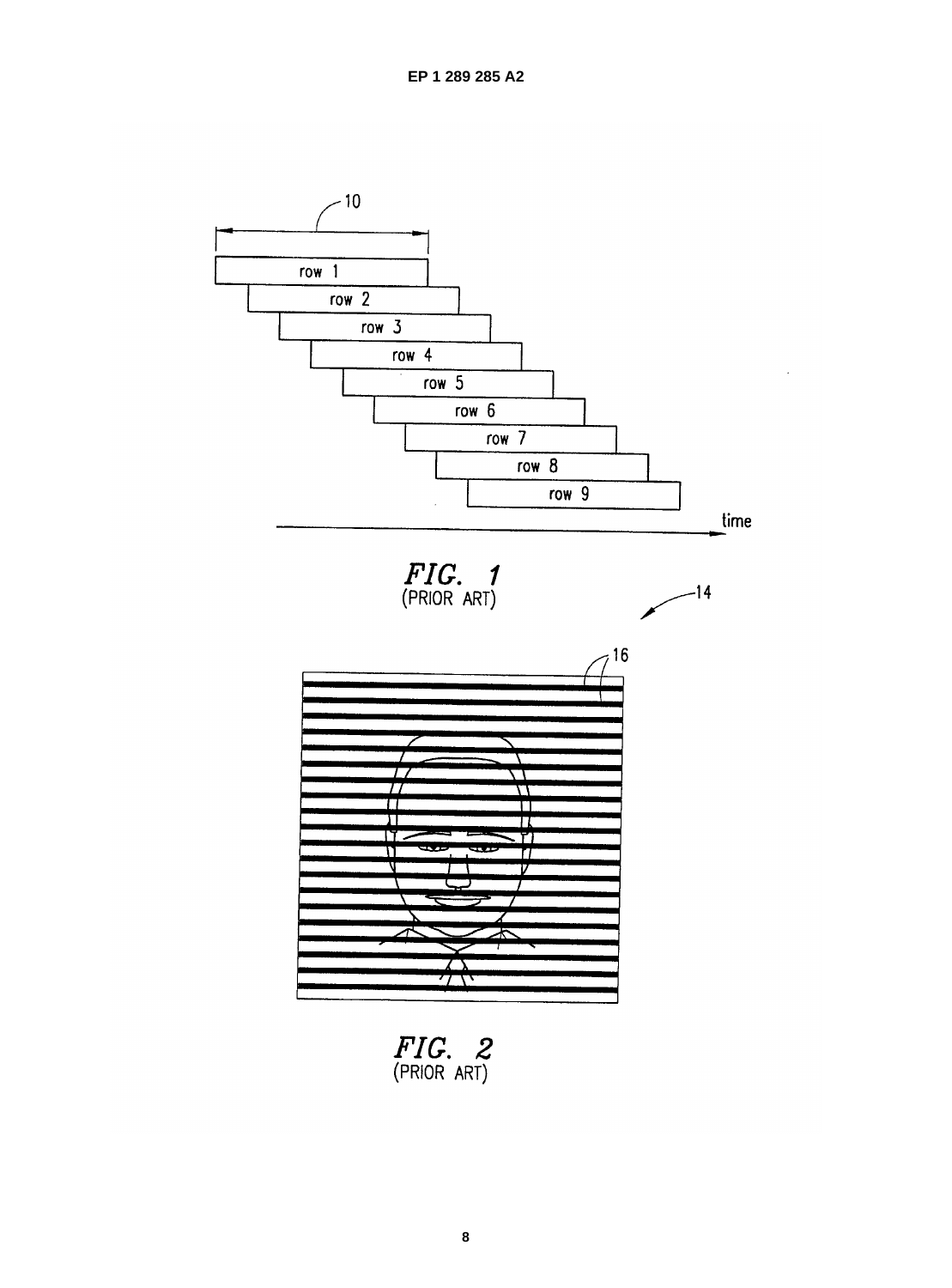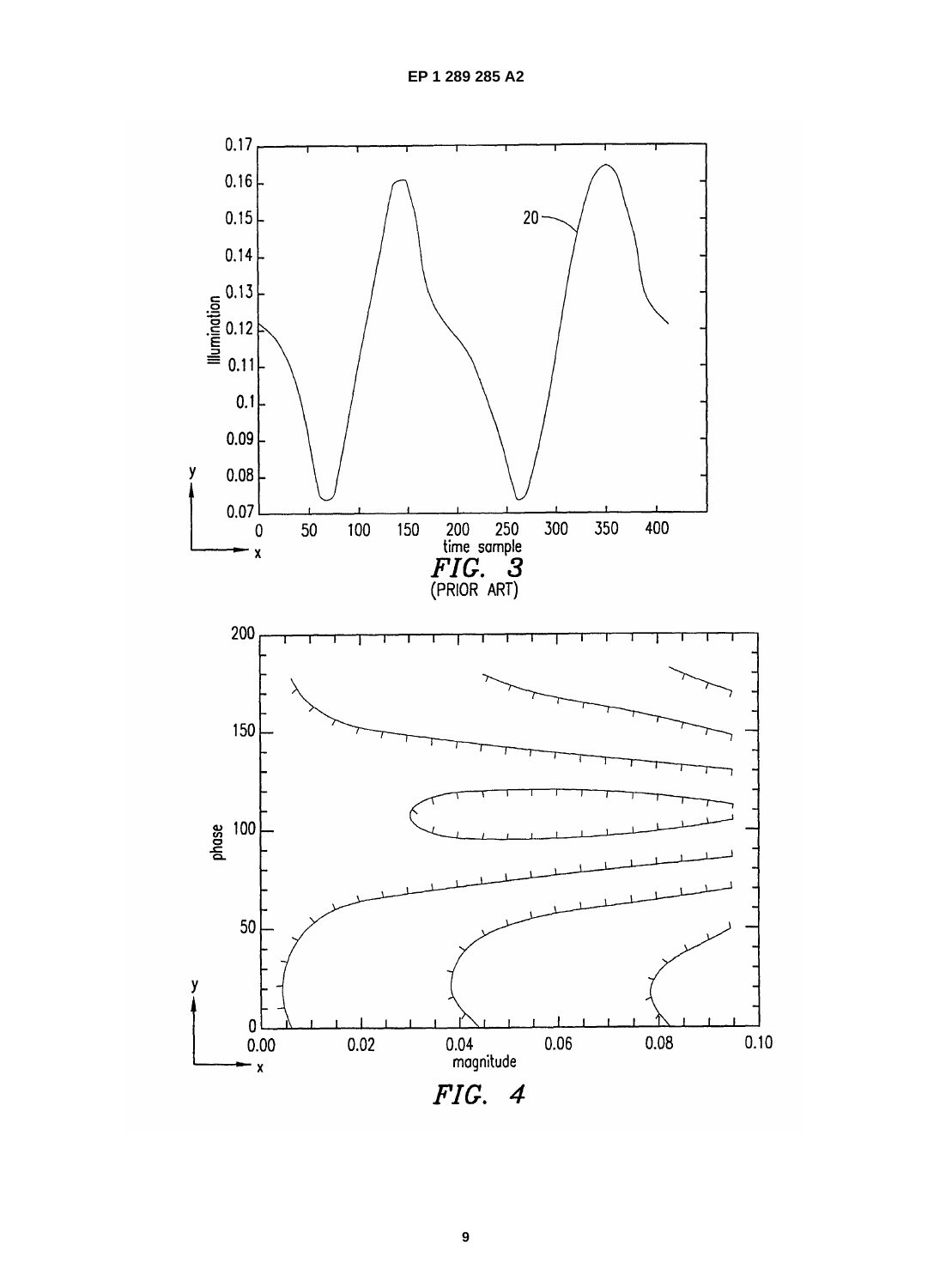|                             | ಸೋಗಿಸಿ ವಿನಿಧಿಸಲಾಗಿ ಕೊಡುತ್ತಾರೆ. ಇದು ಸಂಸ್ಥೆ                     | 75 bij ku<br>.                          |                                                                                                                  |                                   | te sur lista<br>35.                  | <b>The Photographs of A.C.</b>  |
|-----------------------------|---------------------------------------------------------------|-----------------------------------------|------------------------------------------------------------------------------------------------------------------|-----------------------------------|--------------------------------------|---------------------------------|
|                             |                                                               | .                                       |                                                                                                                  |                                   |                                      |                                 |
| A                           |                                                               | <u>t në manda manjëri</u>               |                                                                                                                  |                                   |                                      | delet beteknis                  |
| SS.                         |                                                               | . <b>. .</b> .<br><b>ELITERATIONEST</b> |                                                                                                                  |                                   | angan t<br>ering                     |                                 |
| ś,                          | 1.52                                                          | - Alexander (2002)                      |                                                                                                                  |                                   | Eminentalogo                         |                                 |
| ń.                          |                                                               | .<br>mangang naggot<br>.                | *********                                                                                                        | $\sim$                            |                                      | <b>SERCAT</b>                   |
|                             |                                                               | Michael y ssyns y'r                     | <b>Security</b><br>12.                                                                                           |                                   | SEE DANCE PY CENNICO SECON           |                                 |
|                             |                                                               | coman e                                 |                                                                                                                  |                                   |                                      | l'esteritificationes autoriales |
|                             | in hundri elfab, anturlar teata genveled helessesservice este |                                         | $\mathbf{A}$<br>the comment of constant construction                                                             |                                   | idahhi ketidang digerenta rigerozota |                                 |
|                             | oteannachas anns                                              |                                         | 82   MANAGHAM GEANGE                                                                                             |                                   |                                      | od observations and             |
|                             | . <i>. .</i> .<br><b>manazara</b>                             | AND CO                                  | .                                                                                                                |                                   | on lidningsightin                    |                                 |
|                             | <br><b>BA BASANYAN BAR</b>                                    | R A                                     | <b>DRAMAR</b>                                                                                                    |                                   | salalan nambalan Jagor               | .                               |
|                             |                                                               | .                                       | a tahun séhinggaya salah di kacamatan<br>$\cdots$                                                                |                                   | 机螺旋转曲性 化磷酸铜银酸盐<br>アプランティング エアン       | edural badayendigungi           |
|                             | <b>ANY MY SEESSEE LESS</b>                                    | - 12                                    | <b>Industrial Campbell</b> (1998)                                                                                |                                   | <b>International American</b>        |                                 |
|                             | maceae in.<br>.                                               | e.                                      | an ar thur na pe<br>.                                                                                            |                                   | Apoleony piperty of the 1            |                                 |
|                             | <b>EMANA ATANG M</b>                                          | Y.                                      | MANBANYA YANG SULAN B                                                                                            |                                   |                                      | the street stage                |
|                             |                                                               |                                         |                                                                                                                  |                                   |                                      |                                 |
|                             | 68                                                            | <del>საჯირსაართადდა დ</del> აა          |                                                                                                                  | barat termenti di m               | <b>EXECUTIVE AND RESERVE</b>         | $\mathcal{L}_{\mathcal{A}}$     |
|                             | 69                                                            | ster Hercustown and                     |                                                                                                                  | VI REGIONAL VIVIA                 | an Maria a                           | $\sim$                          |
| Z.                          | A.                                                            | <b>Size Stefan</b><br>$\sim$            |                                                                                                                  | Sun encontractional               |                                      | $\sim$                          |
| gijk.                       | $\sim$ 1                                                      | **************                          | liste in Enterpretaktioner                                                                                       |                                   |                                      | e e c                           |
| $\sim$ $\sim$               | 82                                                            | 2000 BM 201                             | w                                                                                                                | optionsmethod                     |                                      | p.                              |
| - 23                        | $\sim$ $\sim$<br>students and article and Care                | e ste                                   |                                                                                                                  | an ing pagpalan ni                |                                      | لانتشار                         |
|                             | <b>The hot on may couplings, copper</b>                       |                                         | e de la componencia de la componencia de la componencia de la componencia de la componencia de la componencia de |                                   |                                      |                                 |
|                             |                                                               |                                         |                                                                                                                  |                                   |                                      |                                 |
| na dhekara n                | man news participation appropriation                          | 2007 - 200<br>was a control             |                                                                                                                  | 1979                              |                                      | $\sim$                          |
| 総定につい                       | an Suite<br><b>PARTY REPORTS AND ARREST TO THE</b>            |                                         |                                                                                                                  | $-1$                              | -32 %                                | e S                             |
| - 第47.拾出入                   | 240<br><b>Therefore Extendity - stationary</b>                | <b>Replace of the state of</b>          |                                                                                                                  | <u> Manazaraza</u><br><b>1999</b> | <b>Constitution</b>                  | $\alpha$                        |
| <b>CONSUMER</b>             | 计调谐 動战<br>DREAD BEST BEARING TO                               |                                         |                                                                                                                  | <b>MAG</b>                        | <b>Control</b>                       | stati                           |
|                             | SASY-GROSSIE                                                  | a shi ne ne ne<br>$\cdots$              |                                                                                                                  | de alternati<br><b>ALC:</b>       | $-1050$                              | $\sim$                          |
| <b>Beautiful</b><br>ta Nava | <b>STERR</b><br>.                                             | tempen parten                           | والأكلوكة فبالمدف فبالمقال<br>Chat.<br>л.                                                                        | - 11                              | <b>AGE</b>                           | $\sim$ $\epsilon$               |
|                             |                                                               |                                         |                                                                                                                  | And a company of the company      | M.                                   |                                 |
|                             |                                                               |                                         |                                                                                                                  |                                   |                                      |                                 |

FIG. 5



 $FIG. 6$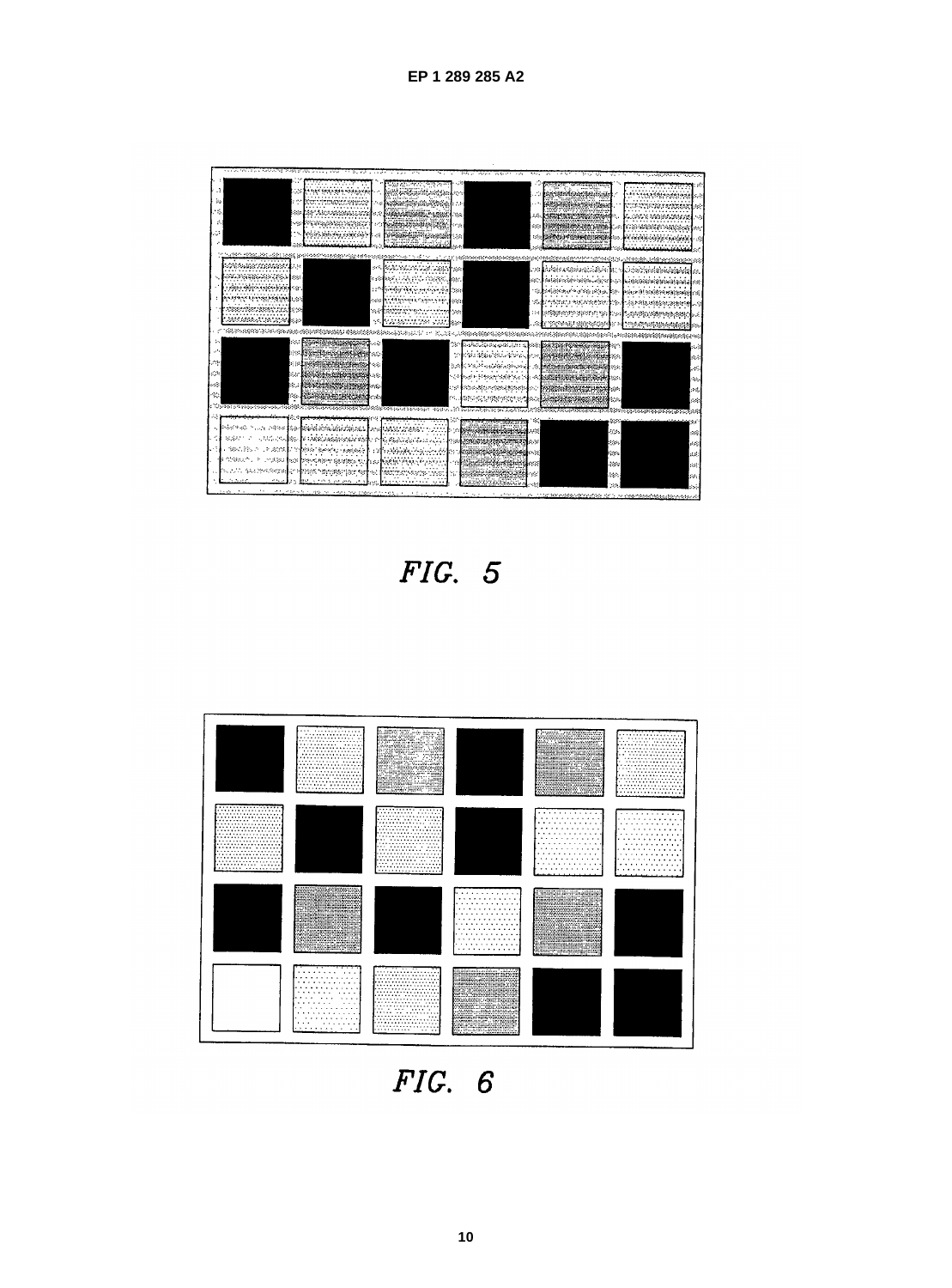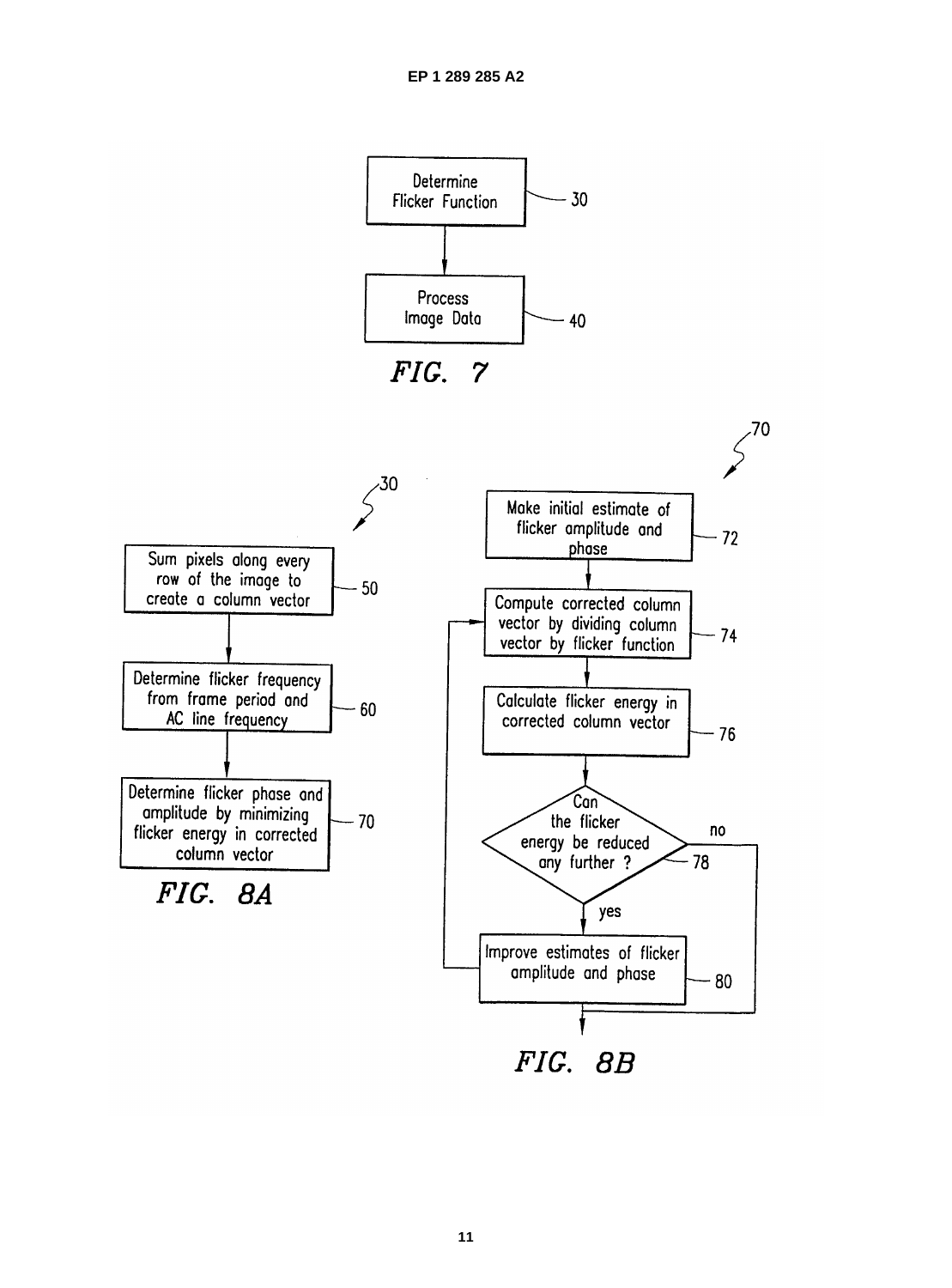

 $\hat{\mathbf{r}}$ 

FIG. 9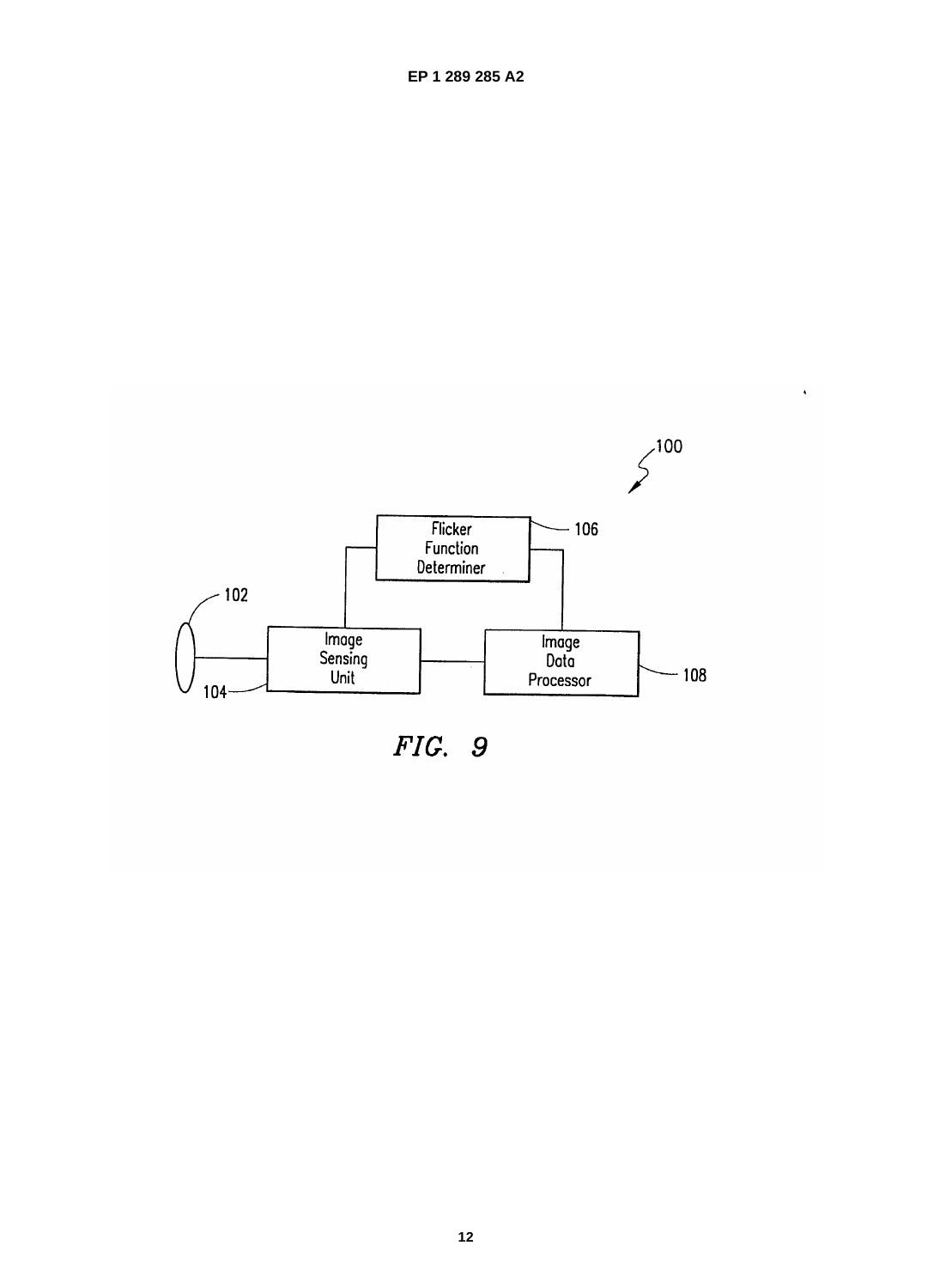| (19) | Europäisches Patentamt<br><b>European Patent Office</b><br>Office européen des brevets                       | EP 1 289 285 A3<br>(11)                                                                        |
|------|--------------------------------------------------------------------------------------------------------------|------------------------------------------------------------------------------------------------|
| (12) |                                                                                                              | <b>EUROPEAN PATENT APPLICATION</b>                                                             |
|      | (88) Date of publication A3:<br>28.01.2004 Bulletin 2004/05                                                  | (51) Int Cl.7: H04N 5/235                                                                      |
|      | (43) Date of publication A2:<br>05.03.2003 Bulletin 2003/10                                                  |                                                                                                |
|      | (21) Application number: 02012997.9                                                                          |                                                                                                |
|      | (22) Date of filing: <b>12.06.2002</b>                                                                       |                                                                                                |
|      | (84) Designated Contracting States:<br>AT BE CH CY DE DK ES FI FR GB GR IE IT LI LU<br><b>MC NL PT SE TR</b> | (72) Inventor: Baer, Richard L.<br>Los Altos, CA 94024 (US)                                    |
|      | <b>Designated Extension States:</b><br>AL LT LV MK RO SI                                                     | (74) Representative: Liesegang, Eva et al<br>Forrester & Boehmert.<br>Pettenkoferstrasse 20-22 |
|      | (30) Priority: 10.08.2001 US 927201                                                                          | 80336 München (DE)                                                                             |
|      | (71) Applicant: Agilent Technologies, Inc.<br>Palo Alto, CA 94306 (US)                                       |                                                                                                |

## (54) **Method and apparatus for removing flicker from images**

(57) Method and apparatus for removing image artifacts from an image of a scene illuminated by a periodically varying light source such as a fluorescent light source. The image is represented by image data, and the method has the steps of determining a flicker function and processing the image data using the flicker function to remove the image artifacts from the image.

The method and apparatus operate on data of a single image, do not require any additional input other than values of the flicker and frame periods, and do not require that the flicker be independently monitored. The method and apparatus is suitable for removing image artifacts from an image represented by image data collected by a CMOS image sensor utilizing a rolling shutter.



EP 1 289 285 A3 **EP 1 289 285 A3**

Printed by Jouve, 75001 PARIS (FR)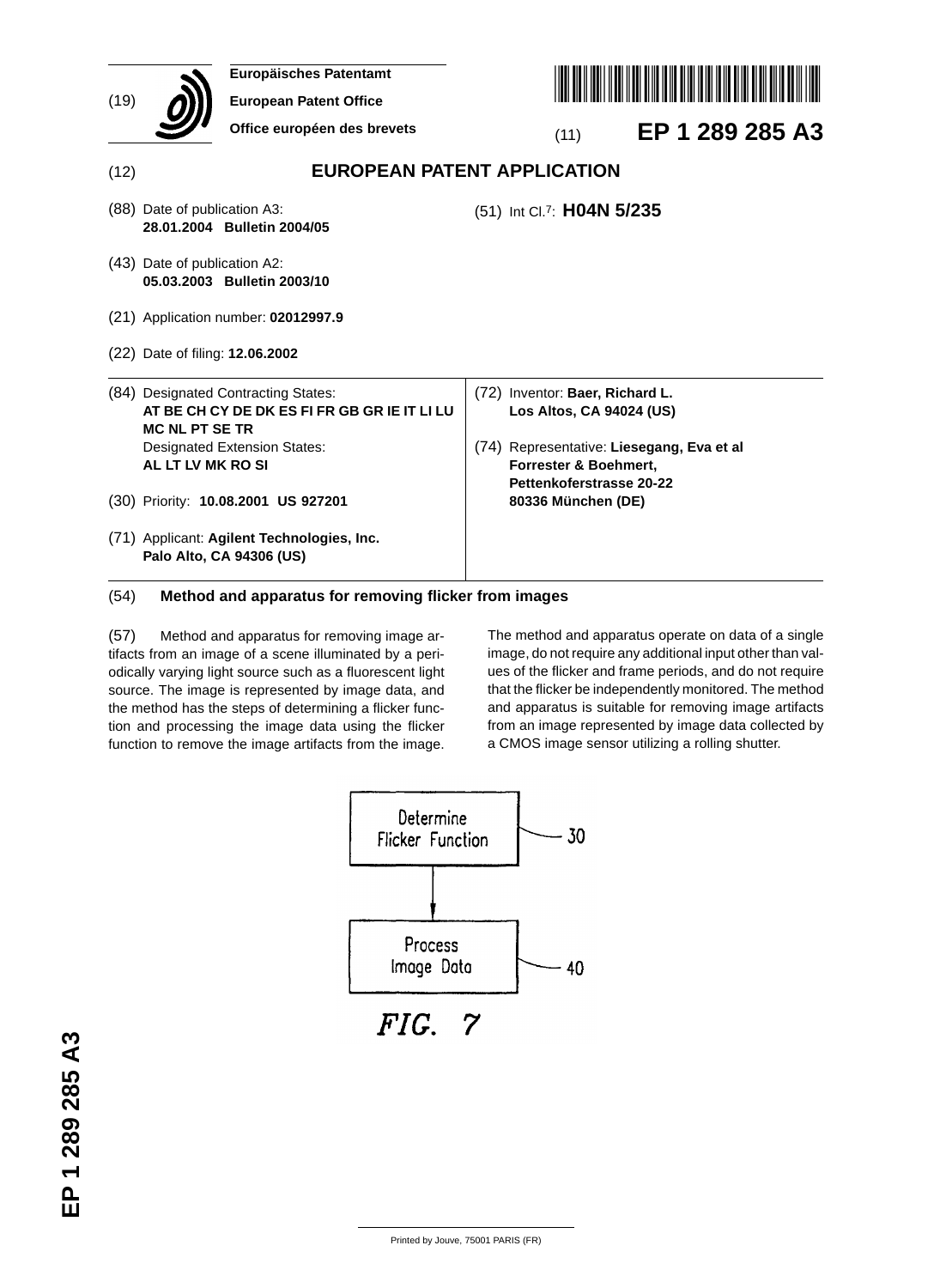

European Patent .<br>Office

# **EUROPEAN SEARCH REPORT**

**Application Number** EP 02 01 2997

|          |                                                                                                                                                                                                                                                      | DOCUMENTS CONSIDERED TO BE RELEVANT                                                                                                                                                                                             |                         |                                                         |
|----------|------------------------------------------------------------------------------------------------------------------------------------------------------------------------------------------------------------------------------------------------------|---------------------------------------------------------------------------------------------------------------------------------------------------------------------------------------------------------------------------------|-------------------------|---------------------------------------------------------|
| Category | of relevant passages                                                                                                                                                                                                                                 | Citation of document with indication, where appropriate,                                                                                                                                                                        | Relevant<br>to claim    | <b>CLASSIFICATION OF THE</b><br>APPLICATION (Int.Cl.7)  |
| X        | old film sequences"<br>ON IMAGE PROCESSING. ICIP<br>pages 672-675, XP010530074<br>NEW YORK, IEEE, US<br>* abstract *<br>column, line 18 *                                                                                                            | OHUCHI T ET AL: "A robust method of image   1<br>flicker correction for heavily - corrupted<br>PROCEEDINGS 2000 INTERNATIONAL CONFERENCE<br>vol. 2, 10 September 2000 (2000-09-10),<br>* left-hand column, line 31 - right-hand |                         | H04N5/235                                               |
| X        | PATENT ABSTRACTS OF JAPAN<br>vol. 2000, no. 04,<br>31 August 2000 (2000-08-31)<br>& JP 2000 004382 A (FUJITSU LTD),<br>7 January 2000 (2000-01-07)<br>* abstract *<br>& US 6 573 933 B1 (TAKAYAMA)<br>3 June 2003 (2003-06-03)                       | * column 7, line 17 - column 13, line 61 *                                                                                                                                                                                      | 1,7,8,<br>11,14         | <b>TECHNICAL FIELDS</b><br><b>SEARCHED</b><br>(Int.CL7) |
| X        | PATENT ABSTRACTS OF JAPAN<br>vol. 2000, no. 09,<br>13 October 2000 (2000-10-13)<br>& JP 2000 165752 A (TOSHIBA CORP),<br>16 June 2000 (2000-06-16)<br>* abstract *<br>& US 6 507 365 B1 (NAKAMURA ET AL.)<br>14 January 2003 (2003-01-14)<br>$\star$ | * column 29, line 58 - column 42, line 42                                                                                                                                                                                       | 1,7,8,<br>$10 - 12, 14$ | H04N                                                    |
| А        | US 4 774 588 A (NODA MASARU ET AL)<br>27 September 1988 (1988-09-27)                                                                                                                                                                                 |                                                                                                                                                                                                                                 |                         |                                                         |
|          | The present search report has been drawn up for all claims                                                                                                                                                                                           |                                                                                                                                                                                                                                 |                         |                                                         |
|          | Place of search                                                                                                                                                                                                                                      | Date of completion of the search                                                                                                                                                                                                |                         | Examiner                                                |
|          | THE HAGUE<br>CATEGORY OF CITED DOCUMENTS                                                                                                                                                                                                             | 8 December 2003<br>$\top$ : theory or principle underlying the invention                                                                                                                                                        |                         | Wentzel, J                                              |
|          | X : particularly relevant if taken alone<br>: particularly relevant if combined with another<br>document of the same category<br>A : technological background<br>O : non-written disclosure<br>P : intermediate document                             | E : earlier patent document, but published on, or<br>after the filing date<br>D : document cited in the application<br>L : document cited for other reasons<br>& : member of the same patent family, corresponding<br>document  |                         |                                                         |